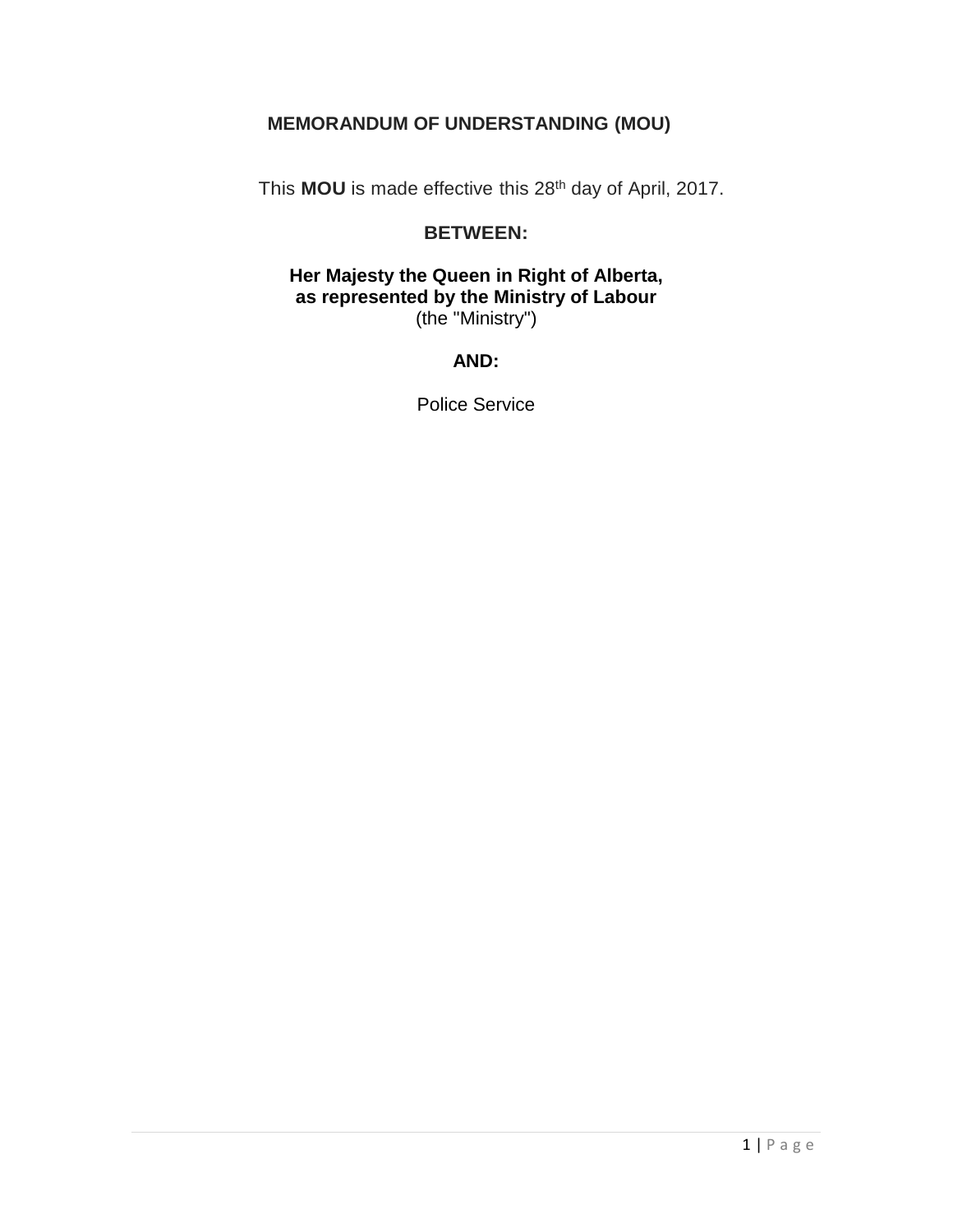# **BACKGROUND**

The Police Service is responsible for providing policing services in the City of [Insert Name of City].

The Ministry is responsible for the administration of the *Occupational Health and Safety Act*, regulations, and adopted code.

It is recognized that the Police Service and the Ministry have concurrent jurisdiction respecting the investigation of incidents that occur at a workplace resulting in a serious injury and/or fatality ("Workplace Incidents").

On March 31, 2004, Bill C-45 (Westray Bill): *An Act to Amend the Criminal Code (Criminal Liability of Organizations)* came into force, modernizing the law with respect to the criminal negligence of persons who have the authority to direct workers.

## **PURPOSE**

- 1. The purpose of this MOU is to provide a framework for the Police Service and the Ministry to work together cooperatively, effectively, and transparently within their respective, but related, areas of jurisdiction and expertise in respect of Workplace Incidents.
- 2. The Participants will work together to
	- a. Notify each other of Workplace Incidents;
	- b. Secure the scene to facilitate the investigation of Workplace Incidents;
	- c. Develop a procedure for investigating Workplace Incidents;
	- d. Develop a procedure for sharing of information respecting Workplace Incidents;
	- e. Develop a communication plan for communicating with victims, the victims' families and the public; and
	- f. Participate in joint training initiatives.

## **NOTIFICATION**

- 3. Where a member of the Police Service becomes aware of a Workplace Incident, the member will, as soon as is possible, notify the Ministry.
- 4. Where an Occupational Health and Safety Officer becomes aware of a Workplace Incident, the officer will, as soon as is possible, notify the Police Service.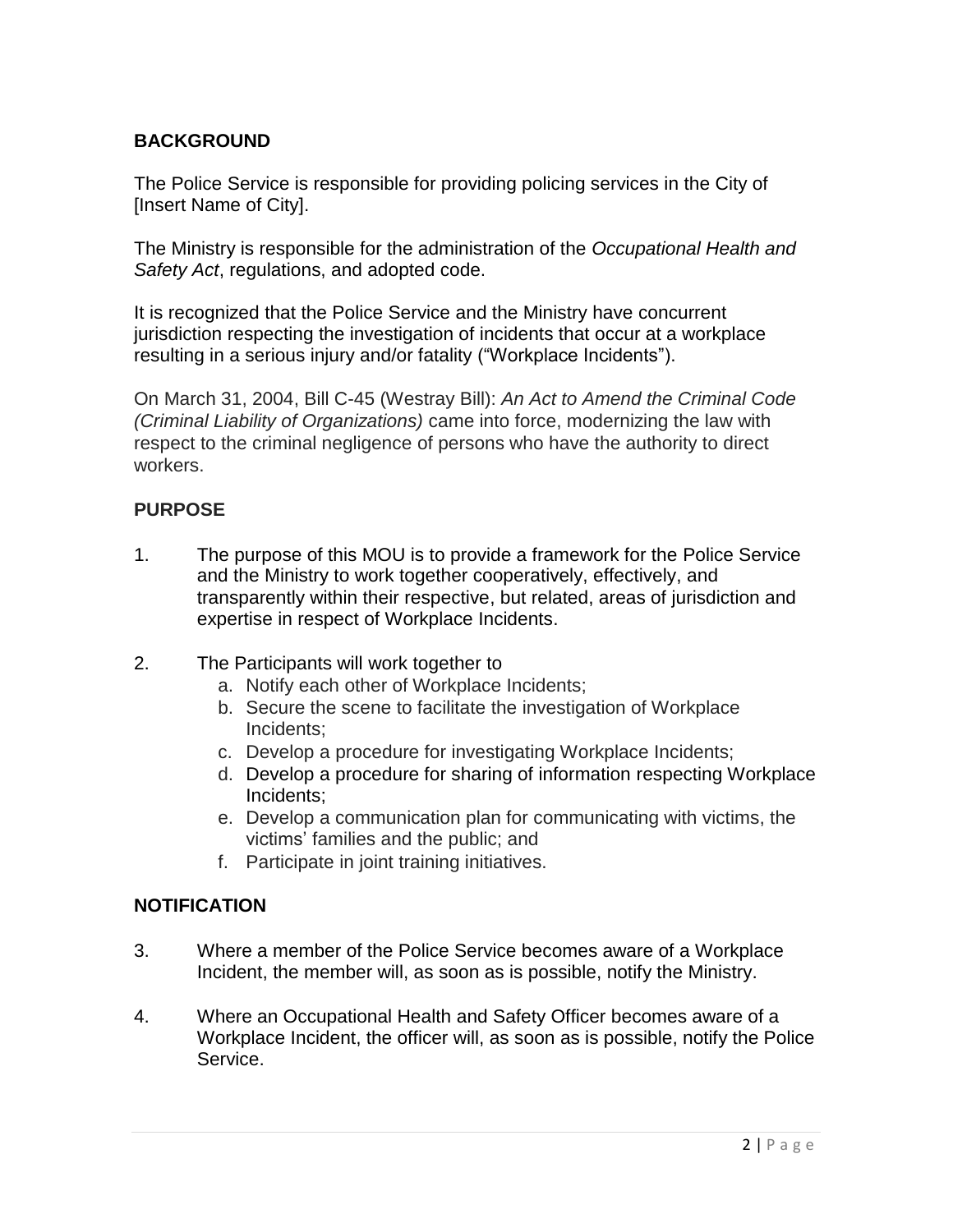#### **SECURING THE SCENE**

- 5. Where a member of the Police Service is first on the scene of a Workplace Incident, the member will, as soon as is possible, secure the scene and notify the Ministry.
- 6. Where an Occupational Health and Safety Officer is first on the scene of a Workplace Incident, the officer will, as soon as is possible, secure the scene and notify the Police Service.

## **INVESTIGATING WORKPLACE INCIDENTS**

- 7. The Participants acknowledge that Workplace Incidents will require regulatory investigations and may require criminal, including criminal negligence, investigations.
- 8. The Participants acknowledge that concurrent investigations by the Police Service and the Ministry may occur and nothing in this MOU restricts either the Police Service or the Ministry from commencing or continuing an investigation into a Workplace Incident.
- 9. The Participants agree to cooperate to protect the health and safety of workers during investigations of Workplace Incidents.
- 10. The Participants agree to develop a detailed procedure for investigating Workplace Incidents.

#### **INFORMATION SHARING**

- 11. The Participants acknowledge that the sharing of information collected during an investigation into a Workplace Incident must be in accordance with applicable laws.
- 12. The Participants agree to develop a procedure for sharing information collected during an investigation into a Workplace Incident.

## **COMMUNICATIONS**

- 13. The Participants agree to develop a communications plan for communicating with victims, victims' families, and the public (including the media) where there are concurrent investigations into a Workplace Incident.
- 14. The Participants agree to coordinate all press releases, public announcements, or other public commentary respecting this MOU.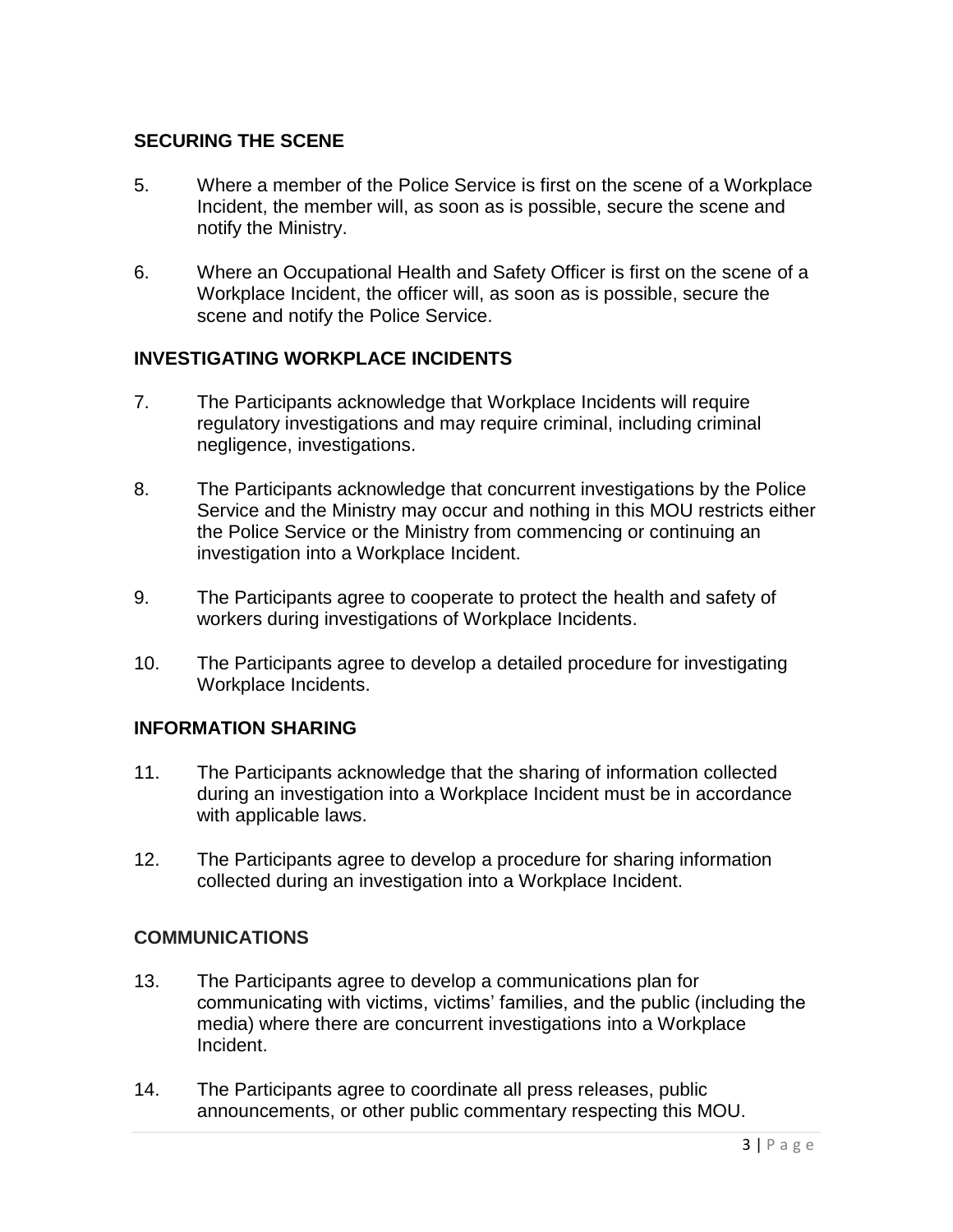## **TRAINING**

- 15. The Participants will participate in joint training initiatives regarding occupational health and safety and law enforcement investigations.
- 16. The Participants will determine the appropriate training required.

## **LEGAL AND FINANCIAL OBLIGATIONS**

- 17. This MOU represents a statement of general intention by the Participants and does not create any legally binding obligations between the Participants, and its enforcement may not be sought before the courts.
- 18. This MOU imposes no specific financial responsibilities on the Participants. Each Participant will be responsible for any costs it incurs through its participation in this MOU.

#### **DURATION, AMENDMENT AND TERMINATION**

- 19. This MOU will commence on the date it is signed by all of the Participants.
- 20. This MOU may be amended by the written agreement of the Participants.
- 21. Either Participant may terminate this MOU upon 30 days written notice to the other Participant.

#### **DISPUTE RESOLUTION PROCESS**

- 22. In case of any dispute or disagreement under this MOU, the Participants will, through their designated representatives, undertake verbal or written dialogue to attempt to resolve the dispute or disagreement.
- 23. In the event that the designated representatives are unable to resolve any dispute or disagreement within 30 days, the matter will be referred to the signatories to this MOU for resolution.

## **EVALUATION**

24. The Participants will conduct a formal evaluation of this MOU at least once every two years.

#### **DESIGNATED REPRESENTATIVES**

25. Each Participant will designate a representative who will serve as the main point of contact for any questions or concerns arising from this MOU.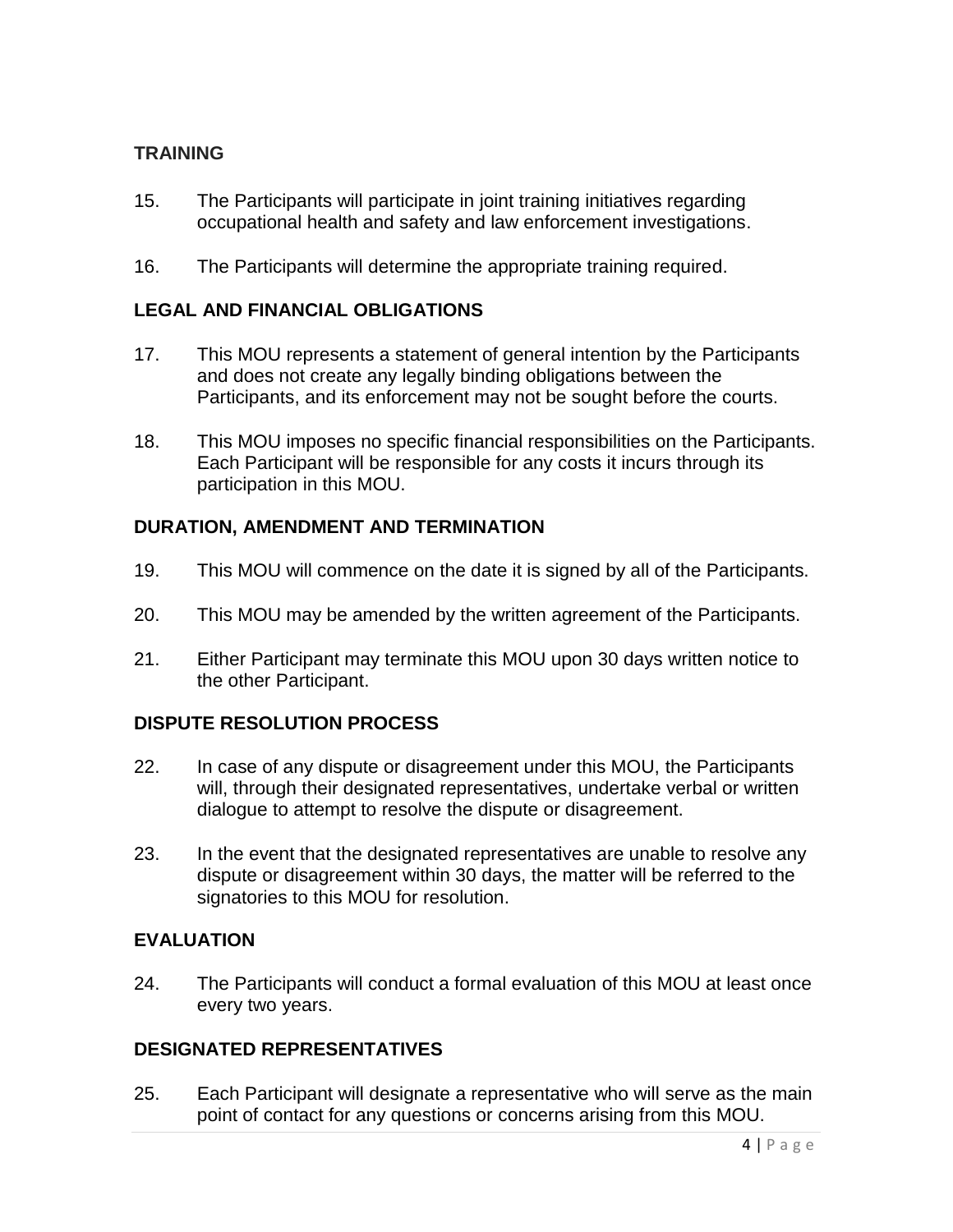The designated representatives for this MOU are as follows:

a) for the Police Service:

[Insert Title] [Insert Address] [Insert Telephone Number] [Insert email Address]

b) for the Ministry:

Director, Investigations and Mining Programs Alberta Labour 10th fl South Tower Seventh Street Plaza 10030 - 107 Street Edmonton, AB T5J 3E4 Phone: 780 422-6206 E-mail: joanne.garton@gov.ab.ca

## **CONFLICTS AND DISCREPANCIES**

26. In the case of a conflict or discrepancy between this MOU and any other MOU between the Participants, this MOU will take precedence.

# **SIGNING IN COUNTERPART**

27. This MOU may be signed in counterpart.